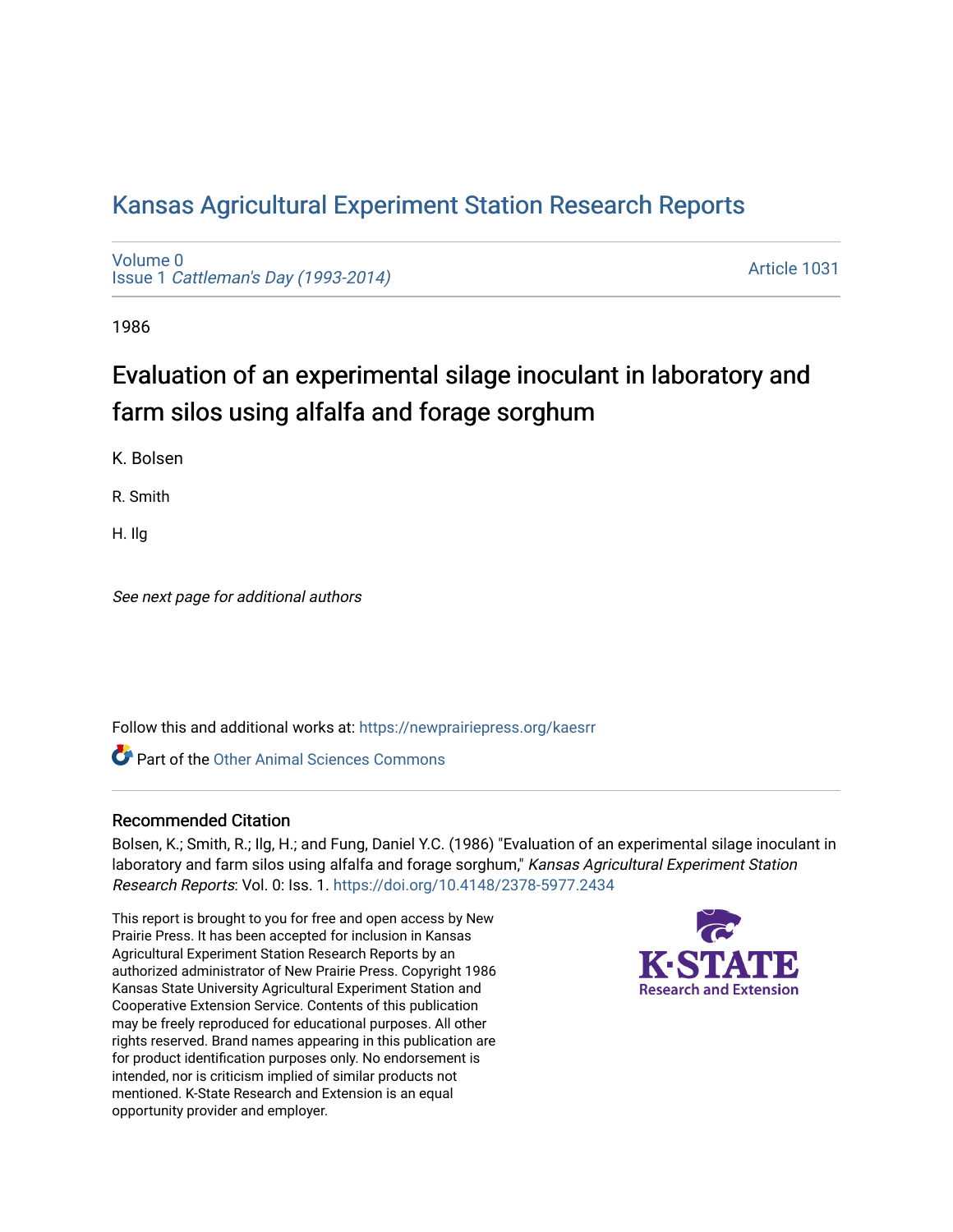### Evaluation of an experimental silage inoculant in laboratory and farm silos using alfalfa and forage sorghum

#### Abstract

An experimental microbial inoculant dramatically increased the speed of pH drop and rate and amount of lactic acid production in alfalfa at both 60 and 90 F storage temperatures. In two trials with forage sorghums, the inoculant did not affect the silage fermentation at 60 F but it did produce small improvements in silages at 90 F. In general, sorghum silages at 60 F fermented slower and had high pH values, lower lactic acid, and higher acetic acid contents than silages at 90 F. The response to the additive in a farm silo trial was not consistent for the criteria measured. Ensiling temperatures, chemical compositions, and dry matter recoveries were similar for control and inoculated silages. However, calves fed treated silage had a 5.9% better feed conversion, which resulted in 4.4 lb more gain per ton of ensiled crop

#### Keywords

Cattlemen's Day, 1986; Kansas Agricultural Experiment Station contribution; no. 86-320-S; Report of progress (Kansas State University. Agricultural Experiment Station and Cooperative Extension Service); 494; Beef; Silage; Alfalfa; Forage sorghum; Laboratory; Farm silos

#### Creative Commons License



This work is licensed under a [Creative Commons Attribution 4.0 License](https://creativecommons.org/licenses/by/4.0/).

#### Authors

K. Bolsen, R. Smith, H. Ilg, and Daniel Y.C. Fung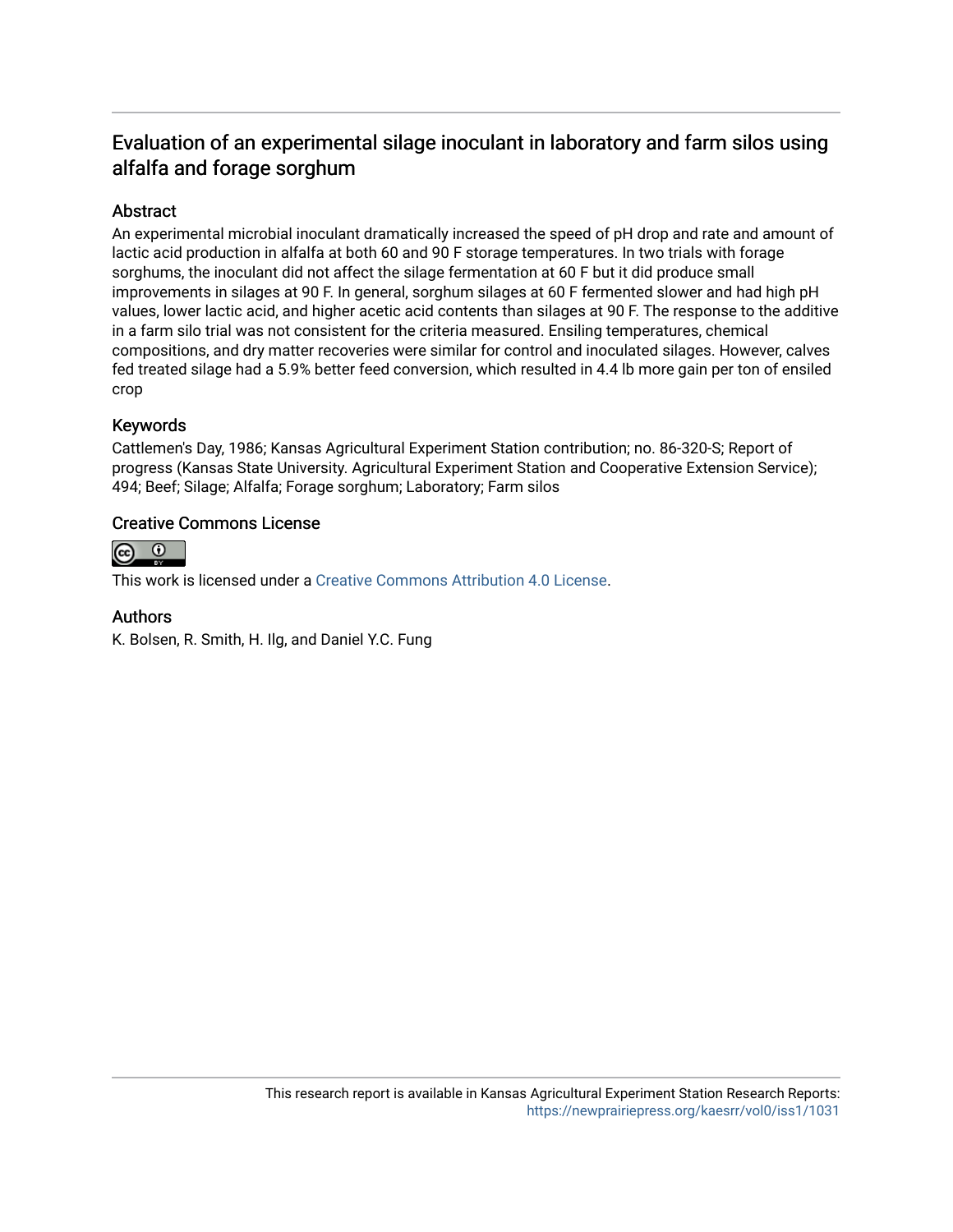

#### Summary

An experimental microbial inoculant dramatically increased the speed of pH drop and rate and amount of lactic acid production in alfalfa at both 60 and 90 F storage temperatures. In two trials with forage sorghums, the inoculant did not affect the silage fermentation at 60 F but it did produce small improvements in silages at 90 F. In general, sorghum silages at 60 F fermented slower and had higher pil values, lower lactic acid, and higher acetic acid contents than silages at 90 F. The response to the additive in a farm silo trial was not consistent for the criteria measured. Ensiling temperatures, chemical compositions, and dry matter recoveries were similar for control and inoculated silages. However, calves fed treated silage had a 5.9% better feed conversion, which resulted in 4.4 lb more gain per ton of ensiled erop.

#### Introduction

The primary objective of the four trials reported here was to determine how an experimental silage inoculant affected the rate and efficiency of fermentation and nutritive value of alfalfa and forage sorghum silages. Α secondary objective was to measure the effect of storage temperature on the ensiling process.

#### Experimental Procedures

The laboratory silo used in Trials 1, 2, and 3, and the silo filling techniques were similar to those described on page 110 of this report. The experimental inoculant (USO<sub>9</sub>M) from Sanofi Sante Animale was applied in dry form in all four trials. Chemical composition and microbiology of the fresh crop materials are presented in Table 37.1.

Trial 1. Silages were made from 2nd-cutting alfalfa on July 5, 1984 and the erop was field-wilted to approximately 35% dry matter (DM) prior to ensiling. Four treatments were compared: (1) control (no additive), with laboratory silos stored at 60° F (control-60); (2) control (no additive), with silps stored at 90° F (control-90); (3) USO<sub>3</sub>M inoculant, with silos stored at 60° F (inoculant-60); and (4) USO<sub>3</sub>M inoculant, with silos stored at 90° F (inoculant-90). Twenty-four silos were filled for each treatment, with three silos per treatment opened at 12, 24, 36, and 48 hours and 4, 7, 21, and 56 days post-filling.

<sup>&</sup>lt;sup>1</sup>The experimental inoculant contained Lactobacillus plantarum and Lactobacillus casei and was provided by Sanofi Sante Animale, 37 Avenue George V, 75008 2Paris, France.

Partial financial assistance was provided by Sanofi Sante Animale.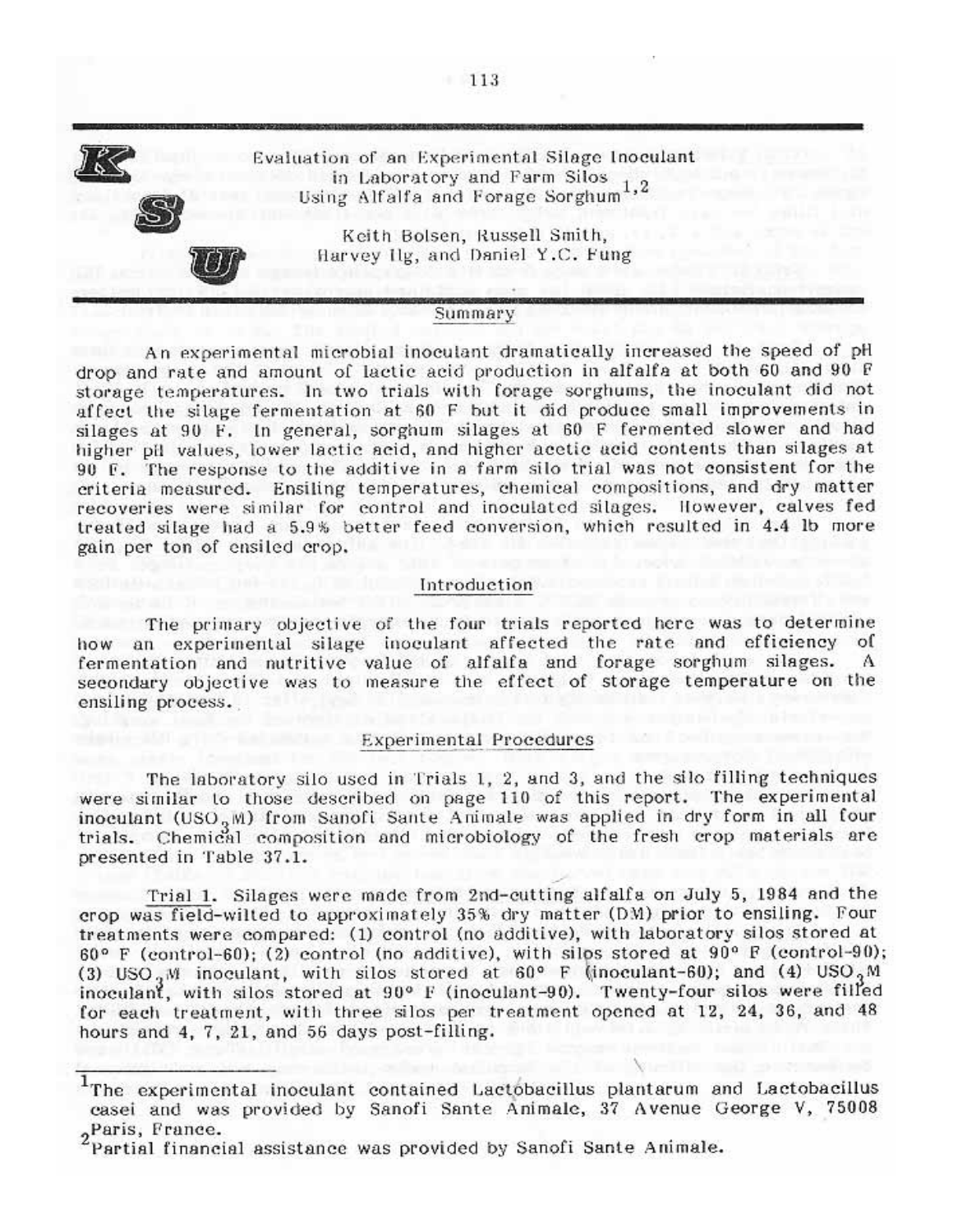Trial 2. Silages were made from early-dough stage forage sorghum (DeKalb 25E variety) on September 29, 1984; the crop contained approximately 25% dry matter. The four treatments were the same as in Trial 1. There were 21 laboratory silos filled for each treatment, with three silos per treatment opened at 12, 24, and 48 hours and 4, 7, 14, and 42 days post-filling.

Trial 3. Silages were made from late-dough stage forage sorghum (Acco 351  $\frac{1}{2}$  variety) on October 10, 1984; the crop contained approximately 36% dry matter. All other treatments and procedures were the same as those described in Trial 2.

Trial 4. Two whole-plant forage sorghum silages were compared in farm silos: (1) control (no additive) and (2) inoculated with  $USO<sub>2</sub>$ M at the silage blower. The harvested crop was ensiled using the alternate load method in  $10 \times 50$  ft concrete stave silos on October 9, 1984 from DeKalb FS 1A forage sorghum harvested in the hard-dough stage at about 33% dry matter. Ensiling temperatures were monitored for the first 5 weeks and nylon bags (nine per silo) were buried for additional observations of silage DM recoveries. The silos were opened on November 16, 1984 and emptied at a uniform rate during the following 8 weeks.

Each silage was fed to 16 crossbred steer and heifer calves in a 56-day growing trial that began November 16, 1984. The calves (average initial wt., 476 lb) were randomly allotted to four pens of four calves per silage. Silages were full-fed and all calves received 2.0 lb of supplement daily (as-fed basis). Rations were formulated to provide 12.25% crude protein (D.M basis), 200 mg of Rumensin<sup>®</sup> per calf daily, and equal amounts of calcium, phosphorus, and vitamins A, D, and E.

One week before the trial began, all calves were fed a limited ration of grass hay and sorghum grain to provide a daily DM intake of 1.75% of body weight. Calves were weighed individually on two consecutive days after 16 hr without feed or water at the start and end of the trial. Three days before the final weighing, the calves were fed their respective silage ration at a restricted daily DM intake of 1.75% of body weight.

Feed intake was recorded daily for each of the eight pens and the quantity of silage fed adjusted daily to ensure that fresh feed was always in the bunks. Feed not consumed was removed, weighed, and discarded as necessary. Samples of each silage were taken twice weekly.

#### Results and Discussion

Trial 1. Presented in Table 37.2 are the fermentation dynamics of the four alfalfa silages. At hour 24 post-filling, inoculant-90 silage had a dramatically lower pH and higher lactic acid content than the other three silages. At day 4, both inoculated silages had lower pH and higher lactic acid contents than the two control silages and these differences were maintained through day 56 post-filling. These rapid lactic acid fermentations in the inoculated silages likely reflect the low lactic acid bacteria count for the pre-ensiled alfalfa (Table 37.1) and demonstrate the efficacy of the inoculant under these crop and environmental conditions.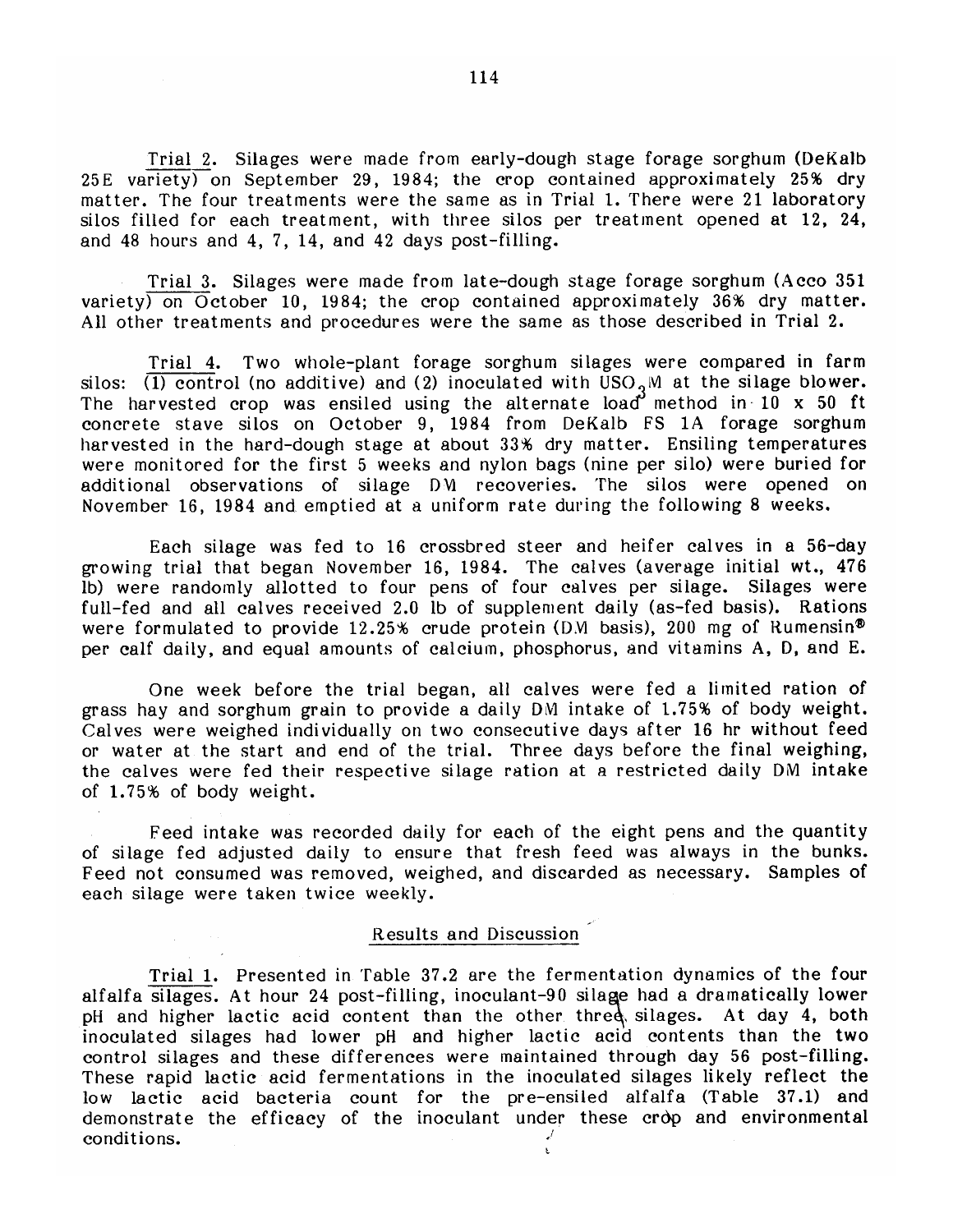Silages made at 60 F underwent very little fermentation during the first 24 hours; however, the inoculant-60 silage had a rapid drop in pH and an increase in lactic acid content between hour 36 and day 4 post-filling. The inoculant-60 silage reached a lower ( $P < .05$ ) pH than control-90 silage at hour 48.

Trial 2. Presented in Table 37.3 are the fermentation dynamics of the four DeKalb 25E forage sorghum silages. The fresh crop had a low DM (24%), high WSC content (24.3%), low crude protein (5.31%), and 10<sup>4</sup> lactic acid bacteria per gram. The crop was harvested at 8:30 a.m. after a heavy frost and had an initial ambient temperature of 30 F. The ensiled material did not reach the 60 and 90 F storage temperatures until about 12 to 14 hours post-filling.

The inoculant had only small effects on pH and lactic acid values throughout the 42 day test. However, four observations can be made: 1) the control-90 silage fermented very rapidly and reached a pH of 4.00 at hour 48; 2) the 60 F storage temperature delayed fermentation until after hour 48 post-filling; 3) the inoculant-60 silage was nearly identical to the control-60 silage at each time; and 4) only at day 42 did inoculant-90 silage have a higher (P<.05) lactic acid content than control-90 silage.

Trial 3. Presented in Table 37.4 are the fermentation dynamics of the four Acco 351 forage sorghum silages. The fresh crop had a higher DM (36%) and lower WSC content (12.2%) than the 25E forage sorghum used in Trial 2 and the initial ambient temperature was warmer at harvest ( $62$  F). As was observed in Trial 2, the inoculant had very little influence on the rate of the ensiling process at 60 F. However, at 90 F the inoculant-treated silages had lower pH and higher lactic acid values on days 7, 14, and 42 post-filling.

Trial 4. Visual appraisal indicated that both silages were well preserved. Chemical analyses showed similar compositions for the two silages; both had undergone a normal lactic acid fermentation (Table 37.5). Ensiling temperatures were nearly identical for the two silages. Both silages were unstable during the first 3 weeks of unloading and feeding; they heated after less than 24 hours of exposure to air. But as the feeding trial progressed, the inoculated silage became more stable in air than the control.

Silage DM recoveries and losses were similar for the control and inoculated silages (Table 37.6). The average loss from the buried bags was 6.7% of the DM ensiled, which is within the range observed in numerous other trials. The 15.4% average loss from the concrete stave silos was somewhat higher than expected and likely reflected the rather unstable nature of both silages.

Performance of the calves during the  $56$ -day feeding trial was excellent, with daily DM intake being approximately 2.6% of body weight (Table 37.7). Although average daily gains were similar, calves receiving the inoculated silage were 5.9% more efficient (6.90 vs. 7.33 lb of DM per lb of gain). Also shown in Table 37.7 are calf gains per ton of forage sorghum ensiled, which combines farm-silo recovery and cattle performance results. Inoculated silage produced 4.4 lb more gain per ton of ensiled crop than the control.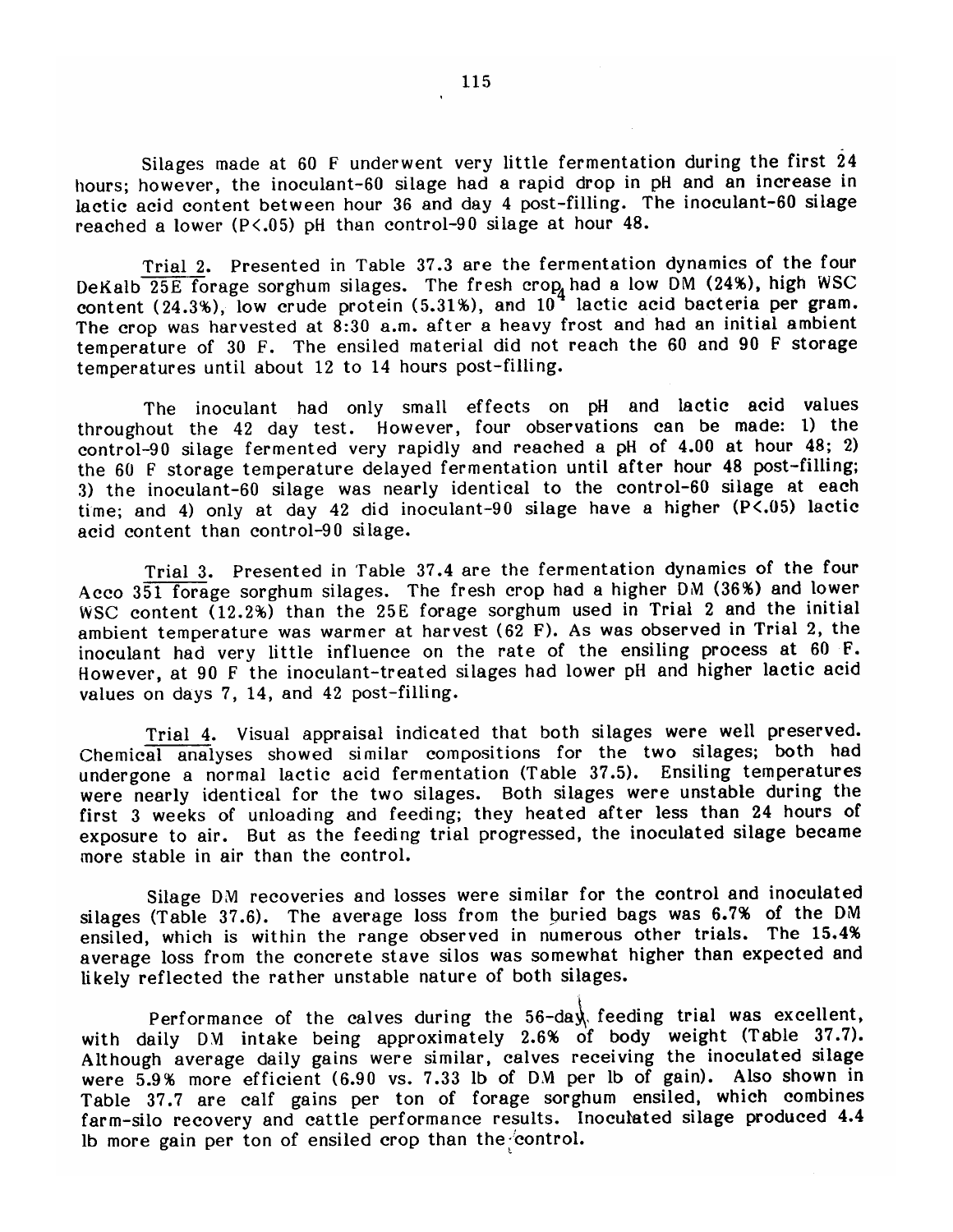|                                               |                    |                   | Trial and Forage Sorghum Variety |                   |
|-----------------------------------------------|--------------------|-------------------|----------------------------------|-------------------|
| Item                                          | Trial 1<br>Alfalfa | Trial 2<br>25E    | Trial 3<br>351                   | Trial 4<br>FS 1A  |
| Dry Matter, %                                 | 36.0               | 24.3              | 35.5                             | 32.8              |
| pH                                            | 6.1                | 5.8               | 5.8                              | 5.9               |
| Water Soluble<br>Carbohydrates <sup>1</sup>   | 4.9                | 24.0              | 12.2                             | 9.4               |
| Crude Protein                                 | 18.75              | 5.31              | 5.63                             | 9.06              |
| Buffer Capacity <sup>2</sup>                  | 56.3               | 26.3              | 19.9                             | 36.5              |
| Microbiology (colony-forming units per gram): |                    |                   |                                  |                   |
| Mesophilic                                    | $4 \times 10^{5}$  | $6 \times 10^{5}$ | $9 \times 10^6$                  | $4 \times 10^{7}$ |
| Lactic Acid Bacteria                          | $\leq 10^3$        | $1 \times 10^4$   | $\leq 10^{3}$                    | $7 \times 10^4$   |
| Yeasts and Molds                              | $\leq 10^{3}$      | $\langle 10^3$    | 6 x 10 <sup>4</sup>              | $3 \times 10^5$   |

Table 37.1. Composition of the Fresh Crops

Expressed as a % of the dry matter.

<sup>2</sup> Williequivalents NaOH per 100 grams of dry matter.

Table 37.2. Effect of Temperature and Inoculation on pH and Lactic Acid Over<br>Time for the Four Alfalfa Silages in Trial 1

|                          | Ensiling Temperature and Inoculant Treatment |                                    |                                  |                          |           |  |  |  |
|--------------------------|----------------------------------------------|------------------------------------|----------------------------------|--------------------------|-----------|--|--|--|
| Time Post-filling        |                                              | 60 F                               |                                  | 90F                      |           |  |  |  |
| and Item                 | Control                                      | Inoculant                          | Control                          | Inoculant                | <b>SE</b> |  |  |  |
| Time 0                   |                                              |                                    |                                  |                          |           |  |  |  |
| pH                       | 6.17                                         | 6,17                               | 6.17                             | 6.17                     |           |  |  |  |
| Hour $12$                |                                              |                                    |                                  |                          |           |  |  |  |
| pH                       | $\overset{6.00}{_{<.01}}^{\text{a}}$         | $6.01_{b}^{a}$<br>.04 <sup>b</sup> | $6.16^{b}$                       | 6.03 <sup>H</sup>        | .020      |  |  |  |
| Lactic Acid <sup>1</sup> |                                              |                                    | $\leq 0.01$                      | .20 <sup>A</sup>         | .038      |  |  |  |
| Hour $24$                |                                              |                                    |                                  |                          |           |  |  |  |
| -pH                      | $6.06^{b}$                                   | $6.12$ <sup>e</sup>                | $6.14^{c}$                       | $4.95^{A}$               | .017      |  |  |  |
| Lactic acid              | .06 <sup>b</sup>                             | .06 <sup>b</sup>                   | $.56^{\mathrm{b}}$               | $4.75^{\text{a}}$        | .180      |  |  |  |
| Hour 36                  |                                              |                                    |                                  |                          |           |  |  |  |
| pH                       | $6.07^\circ$                                 | $5.98^{b}$                         | $5.90^{b}$                       | $4.88^{d}$               | .027      |  |  |  |
| Lactic Acid              | $.05^{\rm d}$                                | $.82^{\circ}$                      | $1.77^{b}$                       | $4.97^{a}$               | .134      |  |  |  |
| Hour 48                  |                                              |                                    |                                  |                          |           |  |  |  |
| pH                       | $6.10^{d}$                                   | $5.34^{b}$                         | 5.78 $\rm ^{c}$                  | 4.87 <sup>8</sup>        | .054      |  |  |  |
| Lactic Acid              | $.40^{\circ}$                                | $2.36^{b}$                         | $2.27^{b}$                       | 6.59 <sup>8</sup>        | .404      |  |  |  |
| Day 4                    |                                              |                                    |                                  |                          |           |  |  |  |
| рH                       | 5.49 <sup>c</sup>                            | 4.71 <sup>a</sup>                  | $5.58^\mathrm{e}$                | $4.84^{b}$               | .027      |  |  |  |
| Lactic Acid              | $2.46^{\circ}$                               | $6.55^{\mathrm{b}}$                | $3.04^{\rm c}$                   | $7.64^{\textstyle a}$    | .304      |  |  |  |
| Day $7$                  |                                              |                                    |                                  |                          |           |  |  |  |
| DH.                      | 5.28 <sup>C</sup>                            | 4.66 <sup>A</sup>                  | 5.48 $^{d}$                      | $4.77^{\rm b}$           | .019      |  |  |  |
| Lactic Acid              | $3.87^{b}$                                   | 6.69 <sup>8</sup>                  | $3.79^{\text{D}}$                | 7.78 <sup><b>a</b></sup> | .340      |  |  |  |
| Day $21$                 |                                              |                                    |                                  |                          |           |  |  |  |
| рH                       | $5.07^{b}$                                   | 4.57 <sup>a</sup>                  | 5.23 <sup>C</sup>                | 4.66 <sup>8</sup>        | .048      |  |  |  |
| Lactic Acid              | $5.60^{b}$                                   | $7.93^{\text{a}}$                  | $4.95^{\rm b}$                   | 8.66 <sup>a</sup>        | .407      |  |  |  |
| Day 56                   |                                              |                                    |                                  |                          |           |  |  |  |
| pH                       | $4.87^{b}$                                   | $4.44^{a}$                         | 5.15 $\rm ^{e}$<br>$\mathcal{J}$ | $4.54^{a}$               | .037      |  |  |  |
| Lactic Acid              | $7.06^{D}$ .                                 | $9.17^{8}$                         | $3.83^{b}$<br>Ł.                 | $9.17^{8}$               | .700      |  |  |  |
| Acetic Acid              | $4.27^{ab}$                                  | $3.75^{\textstyle a}$              | $4.41^{D}$                       | $4.24^{ab}$              | .200      |  |  |  |

 $\overline{a, b, c, d}$ Values on the same line differ (P<.05).

 $<sup>1</sup>$ Acids are expressed as a % of the silage dry matter.</sup>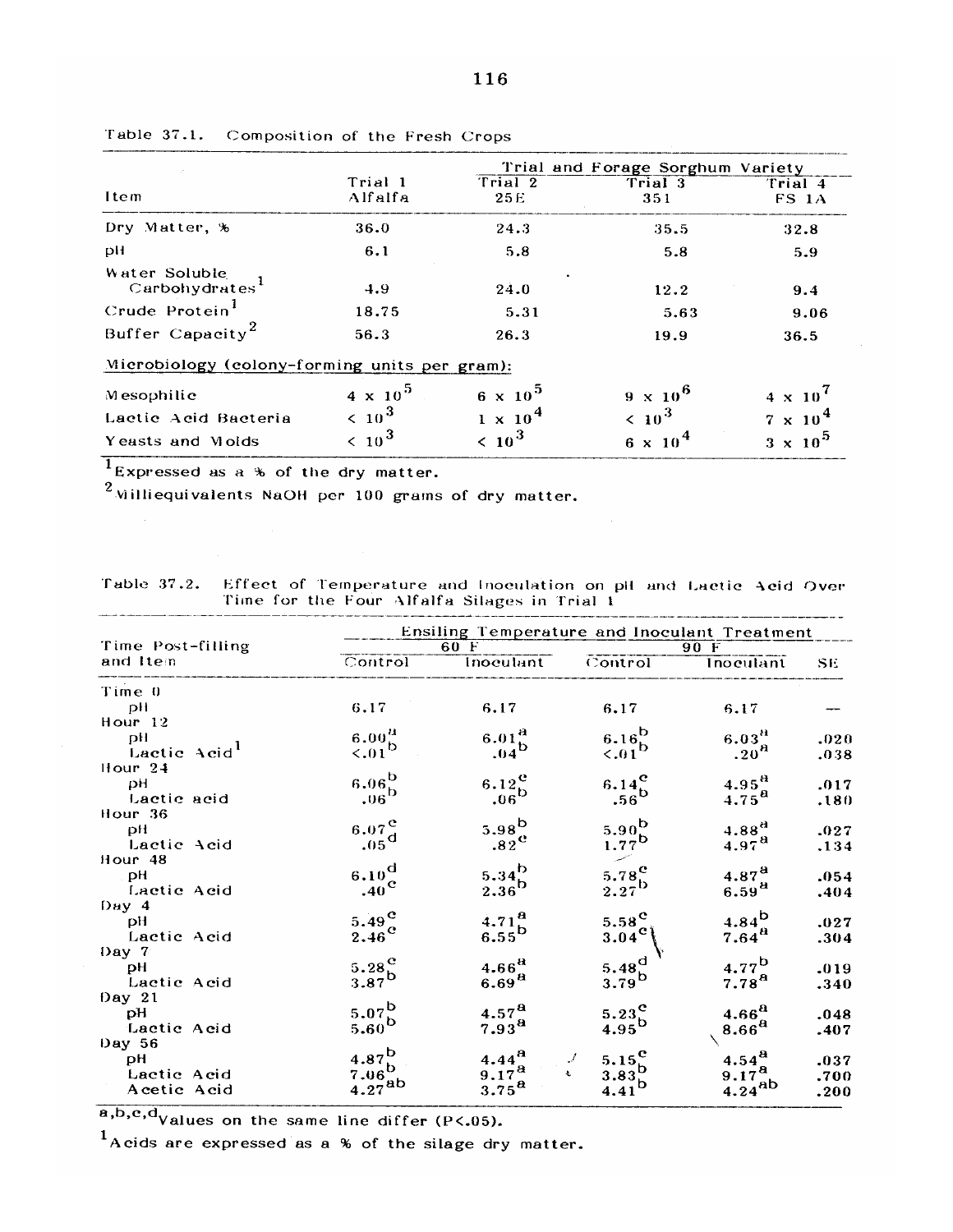|                          | Ensiling Temperature and Inoculant Treatment |                                   |                    |                          |      |  |  |  |
|--------------------------|----------------------------------------------|-----------------------------------|--------------------|--------------------------|------|--|--|--|
| Time Post-filling        |                                              | 60 F                              |                    | 90 F                     |      |  |  |  |
| and Item                 | Control                                      | Inoculant                         | Control            | Inoculant                | SE.  |  |  |  |
| Time 0                   |                                              |                                   |                    |                          |      |  |  |  |
| pH                       | 5.78                                         | 5.82                              | 5.78               | 5.82                     |      |  |  |  |
| Hour 12                  |                                              |                                   |                    |                          |      |  |  |  |
| рH                       | $5.81^{b}$                                   | $5.88^{\circ}$                    | 5.75 $^{\rm a}$    | $5.83^{b}$               | .012 |  |  |  |
| Lactic Acid <sup>1</sup> | .39 <sup>a</sup>                             | $.38a$ .                          | $.19^{\mathrm{b}}$ | .41 <sup>a</sup>         | .050 |  |  |  |
| Hour <sub>24</sub>       |                                              |                                   |                    |                          |      |  |  |  |
| рH                       |                                              | $5.89_{b}^{d}$<br>.10             | $4.54^{b}_{85}$    | $4.49^{a}$               | .013 |  |  |  |
| Lactic acid              | $5.82c06$                                    |                                   |                    | 1.33 <sup>a</sup>        | .010 |  |  |  |
| Hour 48                  |                                              |                                   |                    |                          |      |  |  |  |
| pH                       | $5.29^{b}$                                   | $5.39_{D}^{b}$                    | $4.00^{8}$         | 4.03 <sup>8</sup>        | .054 |  |  |  |
| Lactic Acid              | $.21^{\circ}$                                |                                   | 2.35 <sup>a</sup>  | $2.14^{8}$               | .147 |  |  |  |
| Day 4                    |                                              |                                   |                    |                          |      |  |  |  |
| рH                       |                                              |                                   | $3.96^{b}$         | 3.92 <sup>a</sup>        | .008 |  |  |  |
| Lactic Acid              | $\frac{4.14}{2.85}^{c}$                      | $\frac{4.17}{2.08}^{c}$           | 5.00 <sup>a</sup>  | $5.33^{8}$               | .380 |  |  |  |
| Day 7                    |                                              |                                   |                    |                          |      |  |  |  |
| рH                       | $4.00^{b}$                                   | $4.02^b$                          | 3.71 <sup>a</sup>  | 3.70 <sup>a</sup>        | .008 |  |  |  |
| Lactic Acid              | $2.39^{b}$                                   | $2.22^b$                          | 4.76 <sup>a</sup>  | $4.55^{8}$               | .140 |  |  |  |
| Day 14                   |                                              |                                   |                    |                          |      |  |  |  |
| рH                       | $3.78^{b}$                                   | $3.80^{b}$                        | $3.59^{8}$         | 3.62 <sup>a</sup>        | .006 |  |  |  |
| Lactic Acid              | 4.47 <sup>b</sup>                            | $5.07^{b}$                        | 6.97 <sup>a</sup>  | $6.53^{a}$               | .299 |  |  |  |
| Day 42                   |                                              |                                   |                    |                          |      |  |  |  |
| рH                       | $3.70^{b}$ .                                 | $3.72^b$                          |                    | 3.66 <sup>a</sup>        | .004 |  |  |  |
| Lactic Acid              |                                              |                                   |                    | $6.63^{8}$               | .308 |  |  |  |
| Acetic Acid              | $^{4.99}_{2.70}$ b                           | 5.58 <sup>o</sup> <sub>2.67</sub> | $3.64B6.24B2.45B$  | 2.42 <sup><b>a</b></sup> | .059 |  |  |  |

Effect of Temperature and Inoculation on pH and Lactic Acid Over<br>Time for the Four Forage Sorghum Silages in Trial 2 Table 37.3.

 $\overline{a, b, c, d}$ Values on the same line differ (P<.05).

 $<sup>1</sup>$ Acids are expressed as a % of the silage dry matter.</sup>

| 90 F<br>60 F<br>Time Post-filling<br>SE.<br>Inoculant<br>Control<br>Inoculant<br>Control<br>and Item<br>Time 0<br>5.75<br>5.74<br>5.75<br>5.74<br>pH<br>Hour 12<br>4.65 <sup>a</sup><br>$5.72^b$<br>4.63 <sup>a</sup><br>$5.70^{\rm b}$<br>.034<br>рH<br>$-45^{\circ}$<br>.05 <sup>d</sup><br>$.52^{\text{a}}$<br>.21 <sup>c</sup><br>.021<br>Lactic Acid <sup>1</sup><br>Hour $24$<br>4.22 $^{a}$<br>$4.91^{b}$<br>4.20 <sup>a</sup><br>$4.91^{b}$<br>.011<br>pH<br>1.69 <sup>a</sup><br>$1.54^{b}$<br>$.36^{\circ}$<br>$.26^{\rm c}$<br>.035<br>Lactic Acid<br>Hour 48<br>$4.14^{b}$<br>$4.15^{b}$<br>$\frac{4.25}{1.27}^{\text{c}}$<br>4.05 <sup>a</sup><br>.018<br>pH<br>$1.78^{\rm b}$<br>$2.47^{\rm a}$<br>$1.63^{\rm b}$<br>.104<br>Lactic Acid<br>Day 4<br>$rac{4.6^{b}}{2.16^{a}}$<br>$4.14^{8}$<br>$4.21_{67}^{b}$<br>$\begin{array}{c} 4.20\mathrm{b} \\ 1.89 \mathrm{b} \mathrm{c} \end{array}$<br>.009<br>pH<br>$1.97^{ab}$<br>.074<br>Lactic Acid |
|-----------------------------------------------------------------------------------------------------------------------------------------------------------------------------------------------------------------------------------------------------------------------------------------------------------------------------------------------------------------------------------------------------------------------------------------------------------------------------------------------------------------------------------------------------------------------------------------------------------------------------------------------------------------------------------------------------------------------------------------------------------------------------------------------------------------------------------------------------------------------------------------------------------------------------------------------------------------|
|                                                                                                                                                                                                                                                                                                                                                                                                                                                                                                                                                                                                                                                                                                                                                                                                                                                                                                                                                                 |
|                                                                                                                                                                                                                                                                                                                                                                                                                                                                                                                                                                                                                                                                                                                                                                                                                                                                                                                                                                 |
|                                                                                                                                                                                                                                                                                                                                                                                                                                                                                                                                                                                                                                                                                                                                                                                                                                                                                                                                                                 |
|                                                                                                                                                                                                                                                                                                                                                                                                                                                                                                                                                                                                                                                                                                                                                                                                                                                                                                                                                                 |
|                                                                                                                                                                                                                                                                                                                                                                                                                                                                                                                                                                                                                                                                                                                                                                                                                                                                                                                                                                 |
|                                                                                                                                                                                                                                                                                                                                                                                                                                                                                                                                                                                                                                                                                                                                                                                                                                                                                                                                                                 |
|                                                                                                                                                                                                                                                                                                                                                                                                                                                                                                                                                                                                                                                                                                                                                                                                                                                                                                                                                                 |
|                                                                                                                                                                                                                                                                                                                                                                                                                                                                                                                                                                                                                                                                                                                                                                                                                                                                                                                                                                 |
|                                                                                                                                                                                                                                                                                                                                                                                                                                                                                                                                                                                                                                                                                                                                                                                                                                                                                                                                                                 |
|                                                                                                                                                                                                                                                                                                                                                                                                                                                                                                                                                                                                                                                                                                                                                                                                                                                                                                                                                                 |
|                                                                                                                                                                                                                                                                                                                                                                                                                                                                                                                                                                                                                                                                                                                                                                                                                                                                                                                                                                 |
|                                                                                                                                                                                                                                                                                                                                                                                                                                                                                                                                                                                                                                                                                                                                                                                                                                                                                                                                                                 |
|                                                                                                                                                                                                                                                                                                                                                                                                                                                                                                                                                                                                                                                                                                                                                                                                                                                                                                                                                                 |
|                                                                                                                                                                                                                                                                                                                                                                                                                                                                                                                                                                                                                                                                                                                                                                                                                                                                                                                                                                 |
|                                                                                                                                                                                                                                                                                                                                                                                                                                                                                                                                                                                                                                                                                                                                                                                                                                                                                                                                                                 |
|                                                                                                                                                                                                                                                                                                                                                                                                                                                                                                                                                                                                                                                                                                                                                                                                                                                                                                                                                                 |
| Day 7<br>$4.04^{b}$<br>3.95 <sup>a</sup><br>.010                                                                                                                                                                                                                                                                                                                                                                                                                                                                                                                                                                                                                                                                                                                                                                                                                                                                                                                |
| $4.27^{\rm d}_{\rm 2.18}$<br>$4.21^{\circ}$<br>pH<br>$4.34^{a}$                                                                                                                                                                                                                                                                                                                                                                                                                                                                                                                                                                                                                                                                                                                                                                                                                                                                                                 |
| $3.33^{\mathrm{b}}$<br>$2.52^{\text{c}}$<br>.201<br>Lactic Acid                                                                                                                                                                                                                                                                                                                                                                                                                                                                                                                                                                                                                                                                                                                                                                                                                                                                                                 |
| Day 14<br>$4.00^{b}$<br>$3.87^{8}$<br>.014                                                                                                                                                                                                                                                                                                                                                                                                                                                                                                                                                                                                                                                                                                                                                                                                                                                                                                                      |
| $4.23^{\rm C}$<br>$4.22^{\mathbf{C}}$<br>рH<br>$4.87^{a}$                                                                                                                                                                                                                                                                                                                                                                                                                                                                                                                                                                                                                                                                                                                                                                                                                                                                                                       |
| $3.36^{\rm b}$<br>$2.51^{\circ}$<br>$2.29^{\circ}$<br>.165<br>Lactic Acid                                                                                                                                                                                                                                                                                                                                                                                                                                                                                                                                                                                                                                                                                                                                                                                                                                                                                       |
| Day 42<br>3.83 <sup>a</sup>                                                                                                                                                                                                                                                                                                                                                                                                                                                                                                                                                                                                                                                                                                                                                                                                                                                                                                                                     |
| $3.86^{8}$<br>.029<br>рH                                                                                                                                                                                                                                                                                                                                                                                                                                                                                                                                                                                                                                                                                                                                                                                                                                                                                                                                        |
| $3.92ab3.72b2.72a$<br>$3.96^{b}_{b}$<br>$3.64^{b}_{a}$<br>$2.64^{a}$<br>4.83 <sup>a</sup> <sub>2.32</sub><br>4.09 <sup>b</sup><br>.332<br>Lactic Acid                                                                                                                                                                                                                                                                                                                                                                                                                                                                                                                                                                                                                                                                                                                                                                                                           |
| $2.23^{b}$<br>.165<br>Acetic Acid                                                                                                                                                                                                                                                                                                                                                                                                                                                                                                                                                                                                                                                                                                                                                                                                                                                                                                                               |

Effect of Temperature and Inoculation on pH and Lactic Acid Over Table 37.4. Time for the Four Forage Sorghum Silages in Trial 3.

 $\underline{\bullet, b, c, d}_{Values on the same line differ (P<.05).}$ 

 $<sup>1</sup>$ Acids are expressed as a % of the silage dry matter.</sup>